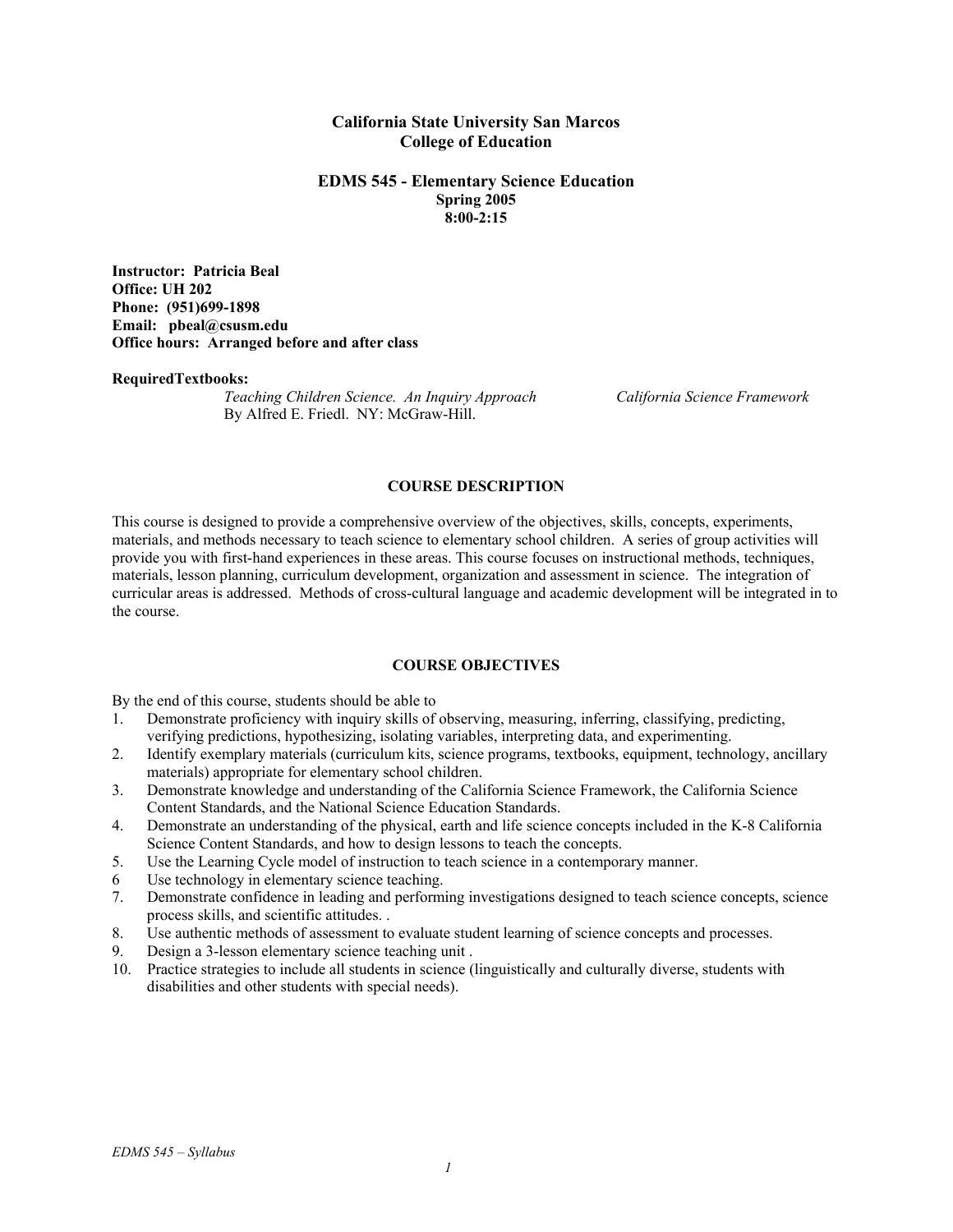## **COE MISSION STATEMENT**

The mission of the College of Education Community is to collaboratively transform public education by preparing thoughtful educators and advancing professional practices. We are committed to diversity, educational equity, and social justice, exemplified through reflective teaching, life-long learning, innovative research and on-going service. Our practices demonstrate a commitment to student-centered education, diversity, collaboration, professionalism, and shared governance. *(Adopted by COE Governance Community, October, 1997).* 

## **Authorization to Teach English Learners**

This credential program has been specifically designed to prepare teachers for the diversity of languages often encountered in California public school classrooms. The authorization to teach English learners is met through the infusion of content and experiences within the credential program, as well as additional coursework. Students successfully completing this program receive a credential with authorization to teach English learners. *(Approved by CCTC in SB 2042 Program Standards, August 02)*

## **Teacher Performance Expectation (TPE) Competencies**

The course objectives, assignments, and assessments have been aligned with the CTC standards for Multiple Subject Credential. This course is designed to help teachers seeking a California teaching credential to develop the skills, knowledge, and attitudes necessary to assist schools and district in implementing effective programs for all students. The successful candidate will be able to merge theory and practice in order to realize a comprehensive and extensive educational program for all students. You will be required to formally address the following TPEs in this course:

# **A. MAKING SUBJECT MATTER COMPREHENSIBLE TO STUDENTS**

## *TPE 1A: Subject-Specific Pedagogical Skills for Multiple Subject Teaching Assignments - Teaching Science in a Multiple Subject Assignment*

Candidates for a Multiple Subject Teaching Credential demonstrate the ability to teach the state-adopted academic content standards for students in science (K-8). They balance the focus of instruction between science information, concepts, and investigations. Their explanations, demonstrations, and class activities serve to illustrate science concepts and principles, scientific investigation, and experimentation. Candidates emphasize the importance of accuracy, precision,

# **C. ENGAGING AND SUPPORTING STUDENTS IN LEARNING**

### *TPE 5: Student Engagement*

Candidates for Teaching Credentials clearly communicate instructional objectives to students. They ensure the active and equitable participation of all students. They ensure that students understand what they are to do during instruction and monitor student progress toward academic goals. If students are struggling and off-task, candidates examine why and use strategies to re-engage them. Candidates encourage students to share and examine points of view during lessons. They use community resources, student experiences, and applied learning activities to make instruction relevant. They extend the intellectual quality of student thinking by asking stimulating questions and challenging student ideas. Candidates teach students to respond to and frame meaningful questions.

#### **College of Education Attendance Policy**

Due to the dynamic and interactive nature of courses in the College of Education, all students are expected to attend all classes and participate actively. At a minimum, students must attend more than 80% of class time, or s/he may not receive a passing grade for the course at the discretion of the instructor. Individual instructors may adopt more stringent attendance requirements. Should the student have extenuating circumstances, s/he should contact the instructor as soon as possible. *(Adopted by the COE Governance Community, December, 1997).*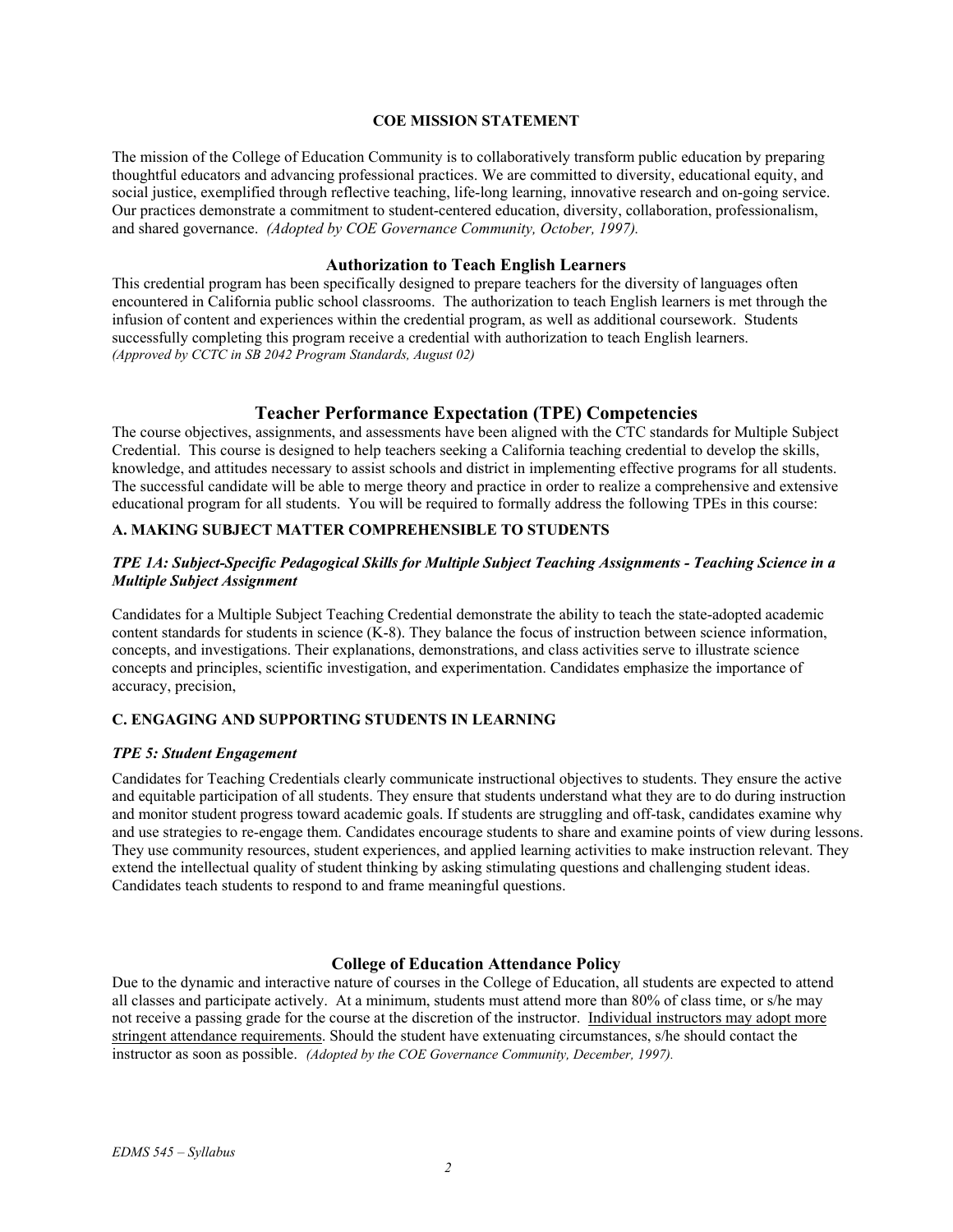## **Students with Disabilities Requiring Reasonable Accommodations**

Students must be approved for services by providing appropriate and recent documentation to the Office of Disable Student Services (DSS). This office is located in Craven Hall 5205, and can be contacted by phone at (760) 750- 4905, or TTY (760) 750-4909. Students authorized by DSS to receive reasonable accommodations should meet with their instructor during office hours or, in order to ensure confidentiality, in a more private setting.

#### **CSUSM Academic Honesty Policy**

"Students will be expected to adhere to standards of academic honesty and integrity, as outlined in the Student Academic Honesty Policy. All written work and oral assignments must be original work. All ideas/materials that are borrowed from other sources must have appropriate references to the original sources. Any quoted material should give credit to the source and be punctuated with quotation marks.

Students are responsible for honest completion of their work including examinations. There will be no tolerance for infractions. If you believe there has been an infraction by someone in the class, please bring it to the instructor's attention. The instructor reserves the right to discipline any student for academic dishonesty in accordance with the general rules and regulations of the university. Disciplinary action may include the lowering of grades and/or the assignment of a failing grade for an exam, assignment, or the class as a whole."

#### **TOPICS OUTLINE**

The Learning Cycle Model of Teaching Learning Cycle Science Lesson demonstrations Writing Objectives and Explanations of Science Concepts CA Science Content Standards Grades K-8 California Science Framework SDAIE Strategies in Science Infusing Writing Activities in Science Lessons Science Curriculum Kits and State Approved Texts Science Process Skills and Scientific Attitudes Current Issues in Science Education Infusing Technology into Science Teaching Authentic Assessments in Science Science Projects, Student Research, Science Fairs Safety in the Science Class Inclusion and Teaching Science to Students with Special Needs

## **COURSE ASSIGNMENTS**

1. Reading Responses *(due for each chapter, turned in at end of 2nd, 4th, 6th, and78th weeks)*

2. Leadership of Hands-on Science Lessons *(beginning 2nd week; instructor models during week 1)* 

3. Science Instruction Case Study *(4th week)*

4. Science Practicum with School Age Children *(5th week)*

5. Science Teaching Unit with Learning Cycle Lessons *(7th week)*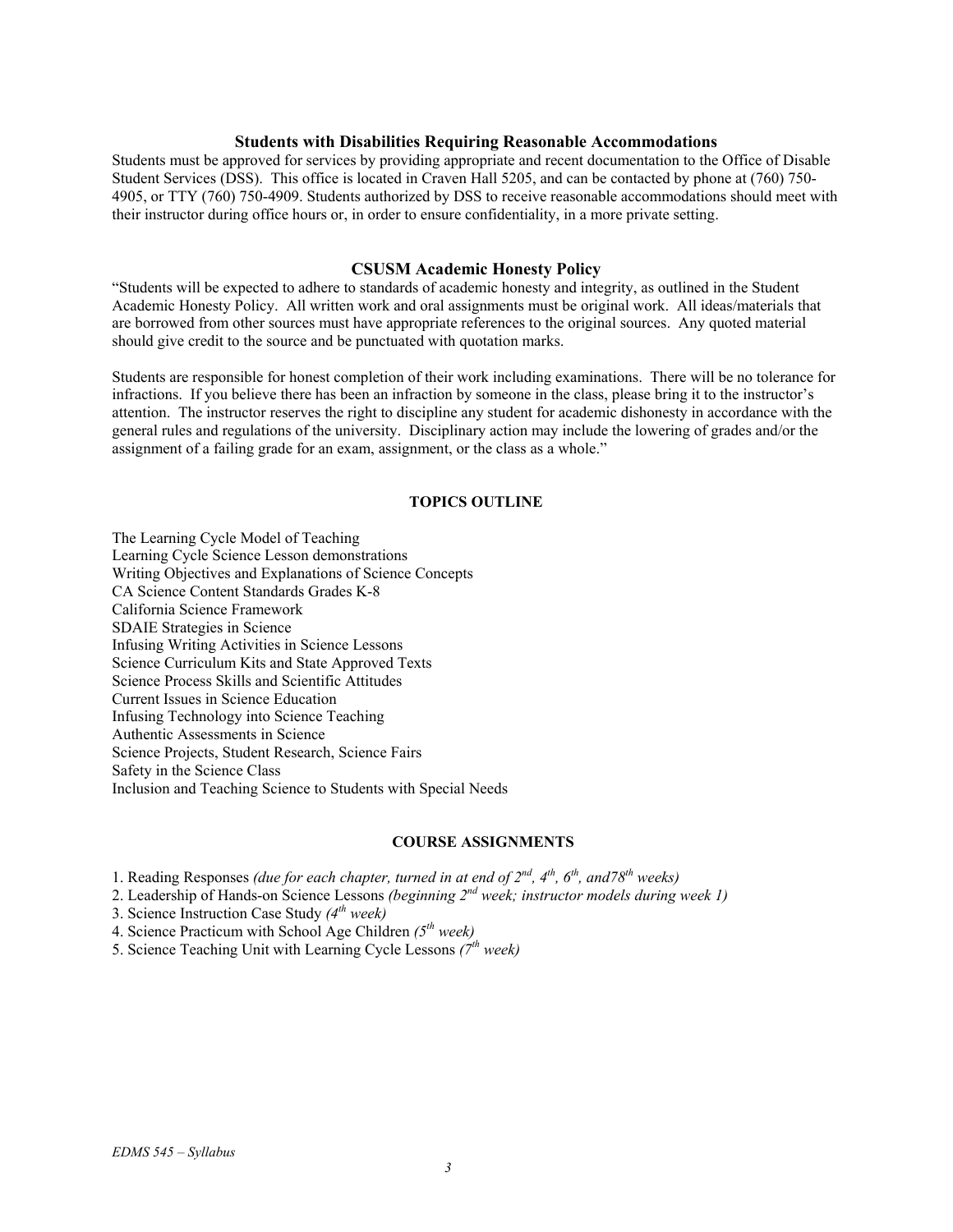## **ASSIGNMENT DESCRIPTIONS**

# **1. READING RESPONSES (ONE PER CHAPTER, DUE 2ND, 4TH, 6TH, AND 7TH WEEK)**

Students will be assigned readings and should present their responses to each chapter in one of the following forms:

- A. A Big Ideas paper explaining the key science concepts and example activities
- B. A visual or symbolic representation of the key science concepts
- C. A graphic organizer that demonstrates the key science concepts and their relationships to one another (samples will be provided in class)

The responses should be 1-2 pages and typed. They will be checked off for completion each due date. Representative samples will be examined for closer reading.

## **2. LEADERSHIP OF HANDS-ON SCIENCE LESSONS – Critical Assessment Task (CATs)**

Students will lead hands-on science lessons during class. The lessons should model inquiry instruction, good questioning skills, and be content-understandable and non-judgmental. The lessons should be based on the California content standards. SDAIE strategies, technology integration, and methods for teaching students with disabilities should all be included and pointed out during the lesson.

You will work in groups of 4 people to lead science lessons based on the Learning Cycle Model of Instruction. You will teach these to your classmates. Each lesson will be allocated 30-40 minutes of class time to teach. Your classmates will not role-play elementary students, but will learn the science content and how to teach it. Treat your classmates as teachers, not elementary students.

The lessons should include hands-on lessons, and should emphasize particular science concepts. The Exploration and Application phases of the Learning Cycle must require different hands-on science activities using manipulatives. Hands-on activities are NOT reading or completing worksheets (though they may require students to read something or complete lab observation sheets). You should take the activities "off of paper" and require students to use the science process skills with science manipulatives.

Be sure you understand the concepts you are emphasizing, and that you can explain them. The lessons should be developmentally appropriate for K-6, and should follow the NSTA Safety Guidelines. Make sure that you include the 3 stages of the Learning Cycle. Make sure that science content background and applications to everyday life are addressed.

You need to explain SDAIE strategies and adaptations for students with disabilities.

Prepare a Powerpoint Computer Presentation to use in your lesson. The presentation should include a detailed explanation of the science content, as well as a list and definitions of science concepts important to the lesson. Additionally, include a list of at least 10 web sites (with short descriptions) that address the science topic and concepts through simulations, graphics and movies. You should have links to these web sites and show examples during the lesson. \*\*You need to email the presentation to the instructor 2 days prior to your presentation.

Each group will prepare a handout which includes the 3 stages of the learning cycle, SDAIE strategies, adaptations for students with disabilities, a 1-2 page summary of the science content background, a list of science concepts taught (with definitions), a list of 10 relevant web sites (with descriptions), and applications to everyday life. Bring copies of the activity (for everyone) with (a) group members' names at the top and (b) reference at the bottom.. \*On the first line, write out the science concept(s) you are teaching in a complete sentence. Do not say "The students will \_\_\_\_.." (That is an objective, not a science concept.)\*

Each group will prepare an evaluation instrument to be used by (a) the instructor, (b) 5 class members not in the group, (c) group members (each will complete one copy). The evaluation instruments should have the group members' names, title and science topic at the top. The instructor's copy should include a description of each person's role in researching and presenting.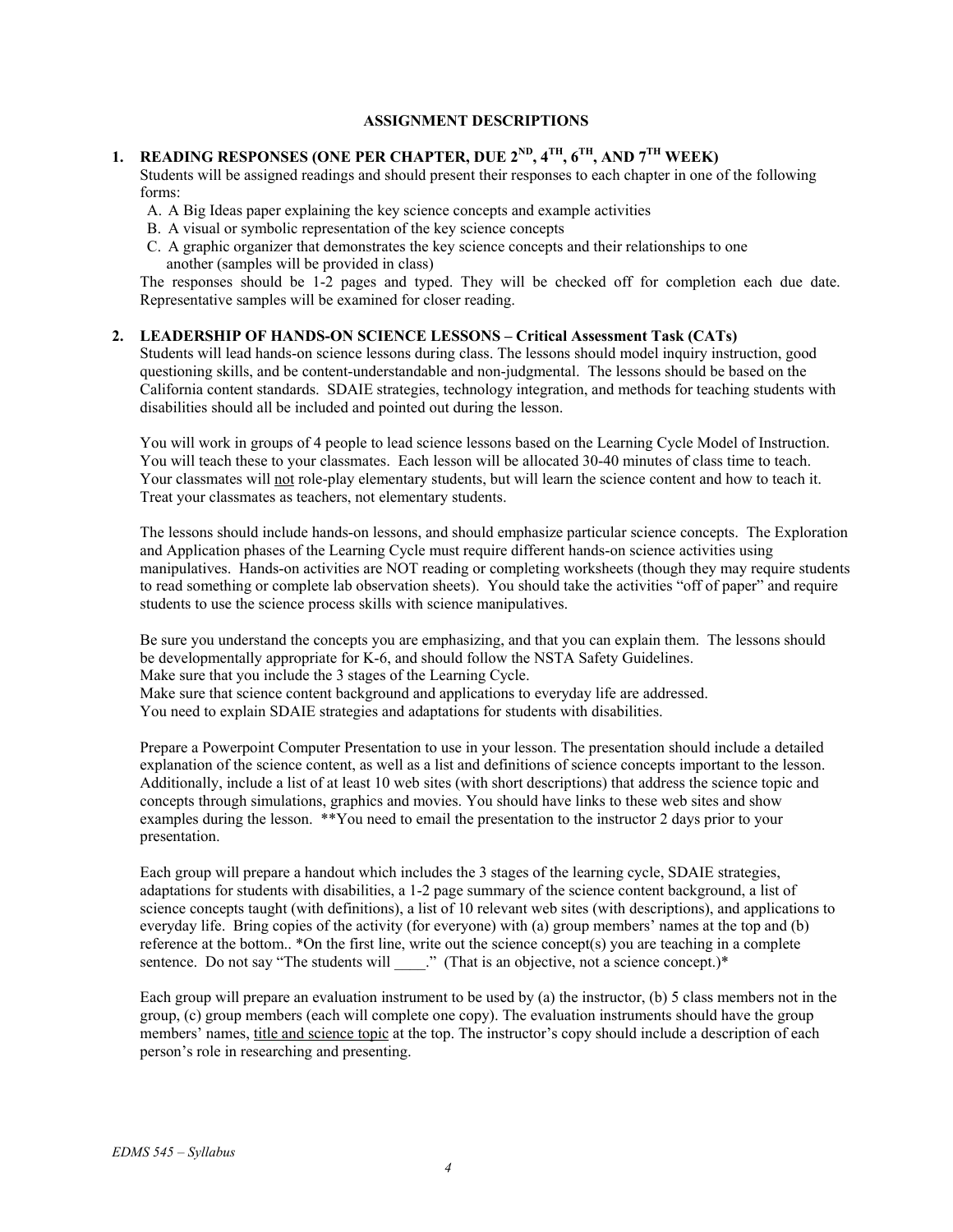## **3. SCIENCE INSTRUCTION CASE STUDY**

Students will develop a case study of science instruction involving input from classroom observations, a K-8 teacher or teachers and K-8 students. It will include 5 parts: your observations, teacher interview, student surveys, chart comparison, and case study paper. Carefully read A-F below.

# **Observations of Science Lessons**

- A. Ask an elementary teacher if you can observe 2-3 science lessons in his or her class. Then answer the following:
	- 1. How would you define science instruction in this classroom?
	- 2. What are the characteristics of science instruction?
	- 3. What do the students do during science instruction?
	- 4. What materials are used?
	- 5. How often do the students engage in hands-on activities?
	- 6. Do they each participate and have a role?
	- 7. How is the classroom organized for science instruction?
	- 8. What science materials are in the classroom?
	- 9. What evidence is there of science?
	- 10. Do you see writing infused within the science lessons? If so, what are some examples?
	- 11. Are their children in the class who are learning English? What differences and similarities exist for children who are learning English?

Feel free to add more descriptive information in regard to science instruction.

B After you have answered the above questions find time to interview the teacher..

Ask the teacher to answer the Teacher Survey. Please inform the teacher that the school and district will not be identified, only the grade level. Please do not put the teacher's name on the survey.

# **Teacher Survey**

- 1. How do children learn science?
- 2. How do you organize instruction so that children learn concepts related to the California science standards?
- 3. What are the different activities that you do during science instruction?
- 4. How do you group the students during science activities?
- 5. How often do you teach science?
- 6. How often do the children participate in hands-on science activities?
- 7. Do you integrate writing activities into science lessons? What are some examples?
- 8. What is the easiest thing about teaching science?
- 9. What is the most difficult thing about teaching science?
- 10. If you could design the ideal science program, what would be the characteristics of the program?
- 11. How do you organize instruction for science in two languages or in a language other than English? What challenges does this present for you?
- 12. How do you adapt instruction for students with special needs? Are their particular techniques or issues related to science teaching and students with special needs?

Feel free to include other questions during the interview. If possible, take a portable tape recorder to record the responses for later transcription, as it is easy to miss some things when you are taking notes. Be sure to ask the teacher if she or he minds if you use the tape recorder, and do not use it if the teacher is hesitant.

C. Ask the teacher if you can hand out the Student Survey to the students in the class. Do **not** have the students put their names on the surveys. Feel free to include other questions on the survey, but do not make it too long for the student to answer. This survey will work with third graders and up; you can try it with second graders but I would suggest reading the questions aloud one at a time for them. If you are working with K, 1 or 2 use the following alternative strategy: Choose approximately 6 students (if you are in a bilingual class choose 3 who have English as their native language and 3 with Spanish or whatever other language is spoken in the class). Interview each student using the survey questions. Record the answers, if possible, and transcribe the taped interviews.Be flexible and adapt the survey to the level of the students.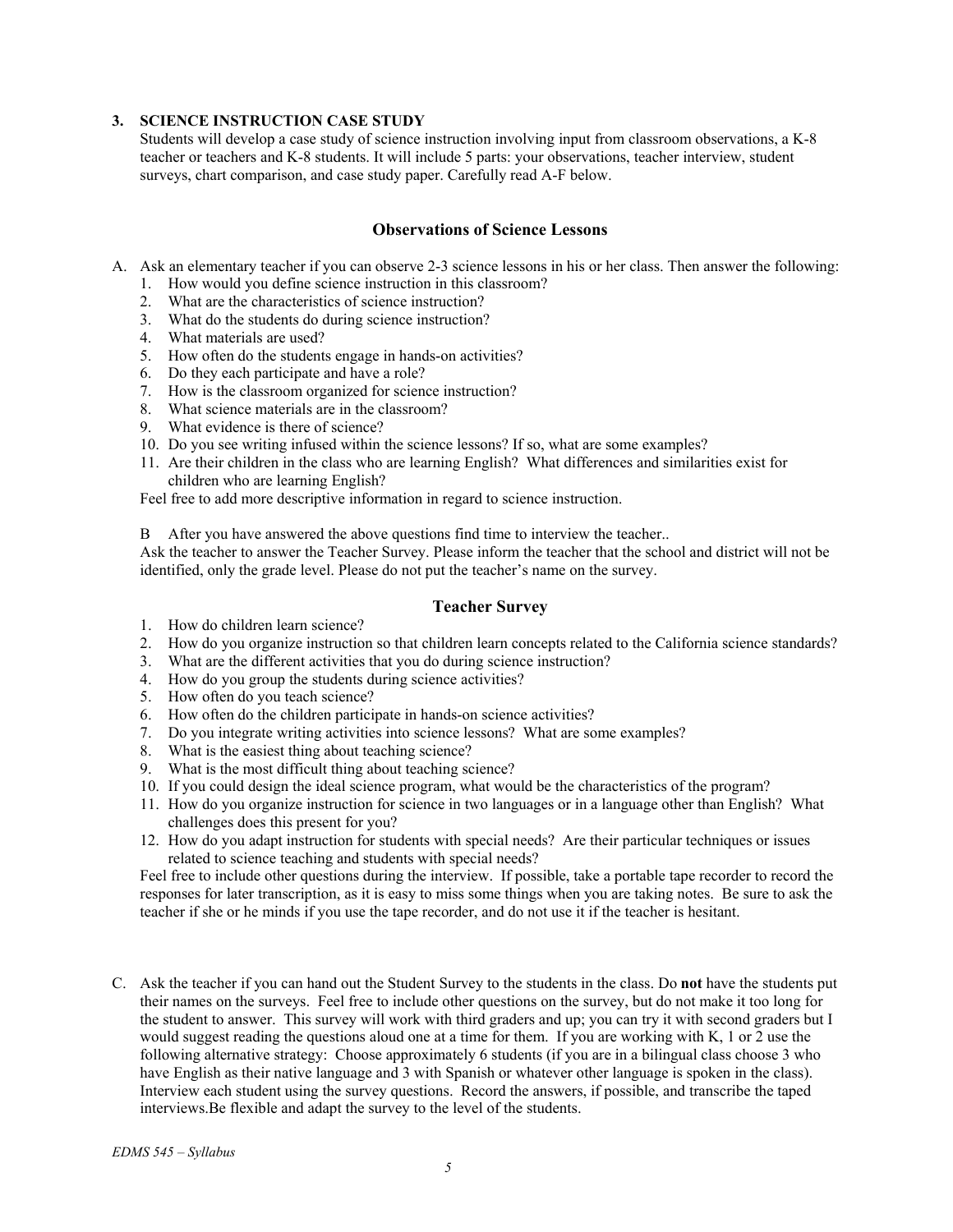## **Student Survey**

Please answer the following questions.

Grade level: <u>Are you a Boy</u> **◯** Girl ◯ ?

What language(s) do you speak? English  $\Box$  Spanish  $\Box$  Other  $\Box$ 

- 1. What happens during science in your class? How does your teacher teach you science?
- 2. How often do you do hands-on science activities in class?
- 3. What sorts of science activities do you do in class?
- 4. Do you work in groups to do science activities? If so, what do you do in the groups? Does each person have a job to do?
- 5. Do you have science materials to use during science activities? What sorts of materials do you use?
- 6. What are some of the science topics you have studied this year in science class?
- 7. Do you like science time? What do you like best about it?
- 8. Are you a good student in science? What helps you learn best?

D. Examine the three sets of data (your observations, those of the teacher and students) for matches and mismatches. Create a grid to organize the data:

|                                                                   | <b>My Observations</b> | <b>Teacher Interview</b> | <b>Student Surveys</b> |
|-------------------------------------------------------------------|------------------------|--------------------------|------------------------|
| How is science taught?                                            |                        |                          |                        |
| How does the teacher<br>teach science?                            |                        |                          |                        |
| Do the students<br>participate in hands-on<br>science activities? |                        |                          |                        |
| <b>Adaptations and</b><br><b>Accommodations</b>                   |                        |                          |                        |

# **Comparison Chart**

E. Using the data you have collected and the match/mismatch chart, type a 2-3 page CASE STUDY PAPER of the science instruction.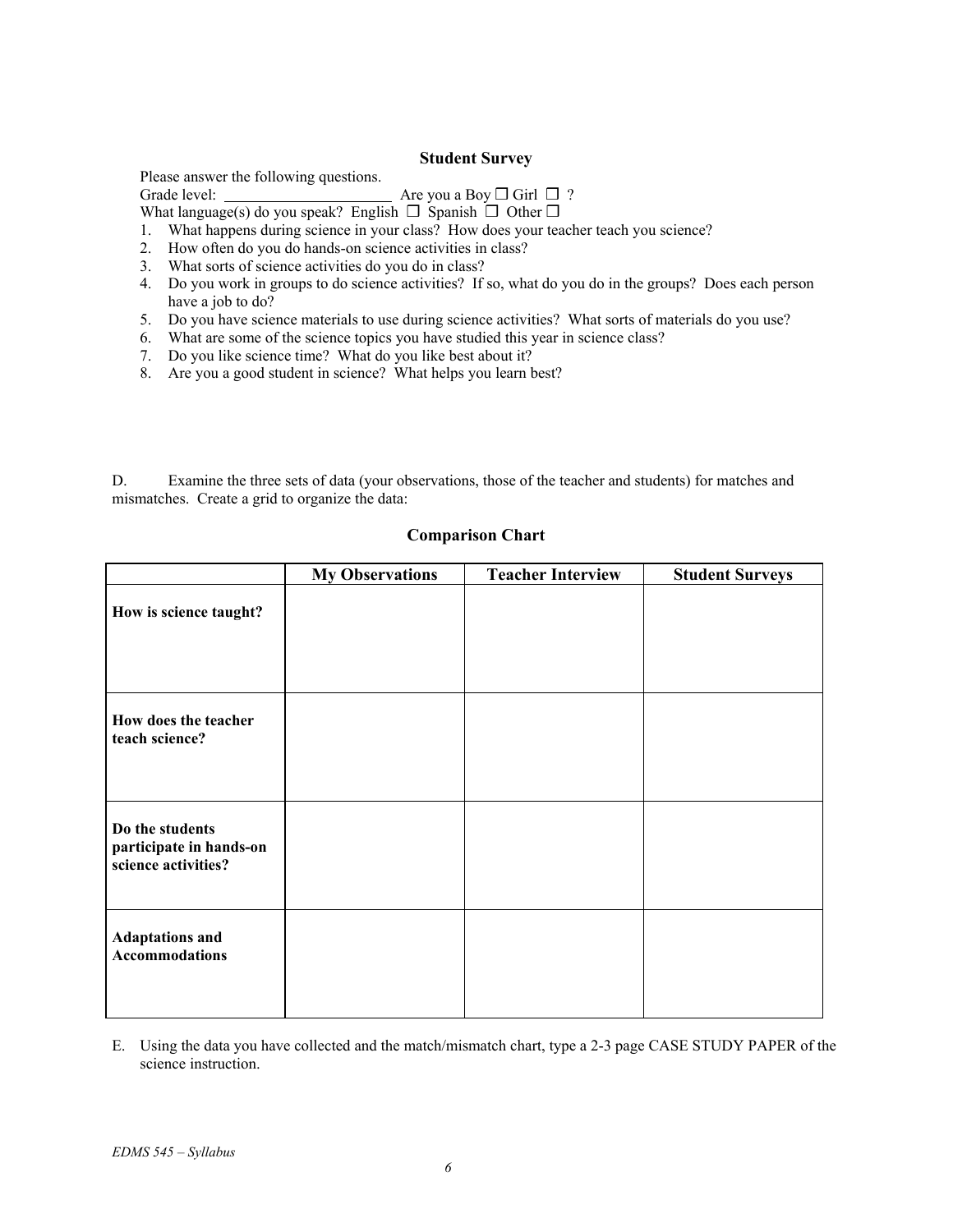- F. Turn in the following. Staple all together in the following order with the Case Study paper on top.
	- 1. Your 2-3 page Case Study Paper.
	- 2. Your own answers to questions (in A above) as you observed in the classroom
	- 3. Teacher Interview questions (B above) and answers
	- 4. Student Surveys (C above) with student answers
	- 5. Comparison Chart of your observations, teacher interview answers and student survey answers.

Please turn in two copies of anything you wish returned to you.

#### **4. SCIENCE PRACTICUM WITH SCHOOL AGE CHILDREN – Critical Assessment Task (CATs)**  Develop an inquiry activity to teach to elementary students.

 $\frac{1}{2}$ You will prepare a hands-on science lesson and poster about a science concept. You will present the lesson at our Elementary School Science Exposition. Be sure you understand the concept(s) you are emphasizing, and that you can explain it. The activity should be developmentally appropriate, and should follow the NSTA Safety Guidelines. Prior to teaching the lesson, turn it in to your instructor for review. After teaching the lesson, turn in a copy of your Lesson and your Reflection. The lessons should include hands-on lessons, and should emphasize particular science concepts. The Exploration and Application phases of the Learning Cycle must require different hands-on science activities using manipulatives. Hands-on activities are NOT reading or completing worksheets (though they may require students to read something or complete lab observation sheets). You should take the activities "off of paper" and require students to use the science process skills with science manipulatives.)

Turn in the following:

- 1. Type the lesson.
- 2. Include your name at the top of the page and references at the bottom of the page.
- 3. Science Concept you are teaching. Write it out in a complete sentence. Do not say "The students will \_\_\_\_." (That is an objective, not a science concept.)
- 4. California Science Content Standards and Investigation Standards addressed
- 5. 1-3 Learning Objectives
- 6. Exploration Activity
- 7. Concept Invention
- 8. Concept Application Activity
- 9. The Reflection (answer the following):
	- How did the children respond? (What did they say and do?)
	- How do the children's actions and responses demonstrate their level of understanding.
	- How did you (or can you) improve upon your lesson to facilitate understanding?

## **5. SCIENCE TEACHING UNIT – Critical Assessment Task (CATs)**

You will create a typed unit on a specific science topic. You must bring a stamped, self-addressed manila envelope in order to receive a final grade. (You may work in pairs on this assignment.)

- 1. Unit Plan (1 page-include title, grade level, goals for unit, Calif. Science Content Standards addresses, and one-two line descriptions of each learning cycle lesson)
- 2. 4 Learning Cycle Lesson Plans *Adapt from Commercial Lessons!*

For each lesson, include the following: *Do not re-invent activities*.

a. Topic

- b. Science Concept you are teaching. Write out the science concept(s) you are teaching in a complete sentence. Do not say "The students will \_\_\_\_." (That is an objective, not a science concept.)
- c. California Science Content Standards and Investigation Standards addressed
- c. Objectives  $(1-2)$  (use behavioral objectives with action verbs—i.e., The students will  $\qquad$ )
- d. Exploration Activity- explain what students will do and what teacher will do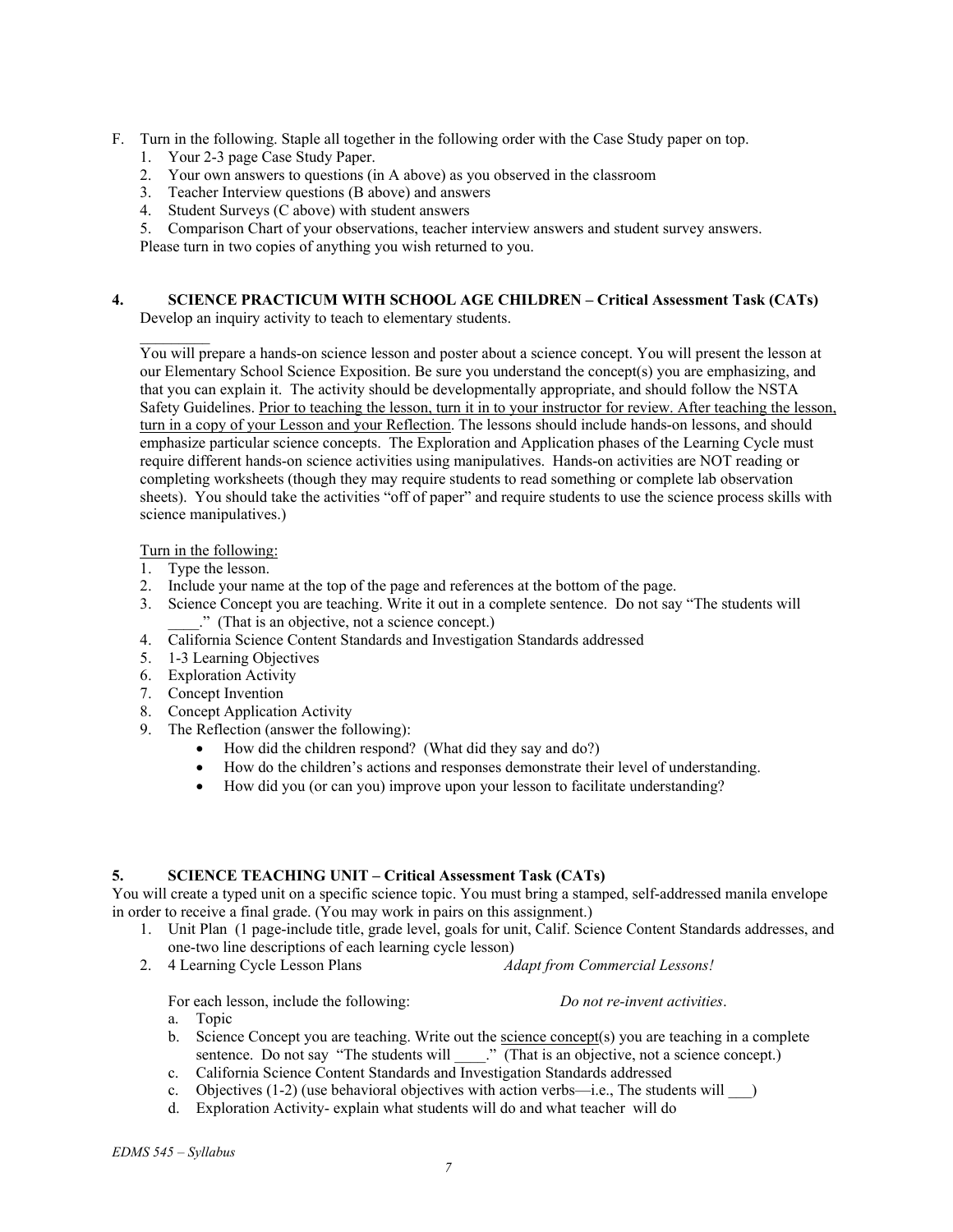- e. Concept Invention --explain what students will do and what teacher will do
- f. Concept Application Activity- explain what students will do and what teacher will do
- g. Authentic Assessment
- h. Rubric for Assessment
- i. SDAIE Strategies and explanation of how used
- j. Adaptations for Students With Disabilities and explanation of how used
- k. 3 Ways to Integrate Technology and Explanation of how used
- 3. Science Content Background (3-5 pages—typed pages)
- 4. List and short descriptions of 10 Web Sites (with short descriptions) that address the science topic and concepts through simulations, graphics and movies.
- 5. References

The lessons should include hands-on lessons, and should emphasize particular science concepts. The Exploration and Application phases of the Learning Cycle must require different hands-on science activities using manipulatives. Hands-on activities are NOT reading or completing worksheets (though they may require students to read something or complete lab observation sheets). You should take the activities "off of paper" and require students to use the science process skills with science manipulatives.

# **CRITERIA FOR GRADING ASSIGNMENT**

| A            | Outstanding work on assignment, excellent syntheses of information and           | $90-100\%$  |
|--------------|----------------------------------------------------------------------------------|-------------|
|              | experiences, great insight and application, and excellent writing.               |             |
| B            | Completion of assignment in good form with good syntheses and                    | $80 - 89\%$ |
|              | application of information and experiences; writing is good.                     |             |
| $\mathbf{C}$ | Completion of assignment, adequate effort, adequate synthesis of                 | $70 - 79%$  |
|              | information and application of information and experiences, writing is adequate. |             |
| D            | Incomplete assignment, inadequate effort and synthesis of information,           | $60 - 69\%$ |
|              | writing is less than adequate.                                                   |             |

**Late assignments will be penalized by a 10-point reduction each day they are late.** 

#### **GRADING STANDARDS**

| <b>Attendance / Participation</b> | 10 points        |
|-----------------------------------|------------------|
| <b>Peer Teaching</b>              | 10 points        |
| <b>Resource Notebook</b>          | 15 points        |
| <b>Case Study</b>                 | <b>15 Points</b> |
| <b>Exploatorium Activity</b>      | 20 points        |
| <b>Science Teaching UNIT</b>      | 20 points        |
| <b>TaskStream</b>                 | 10 points        |
| <b>TOTAL</b>                      | 100 points       |